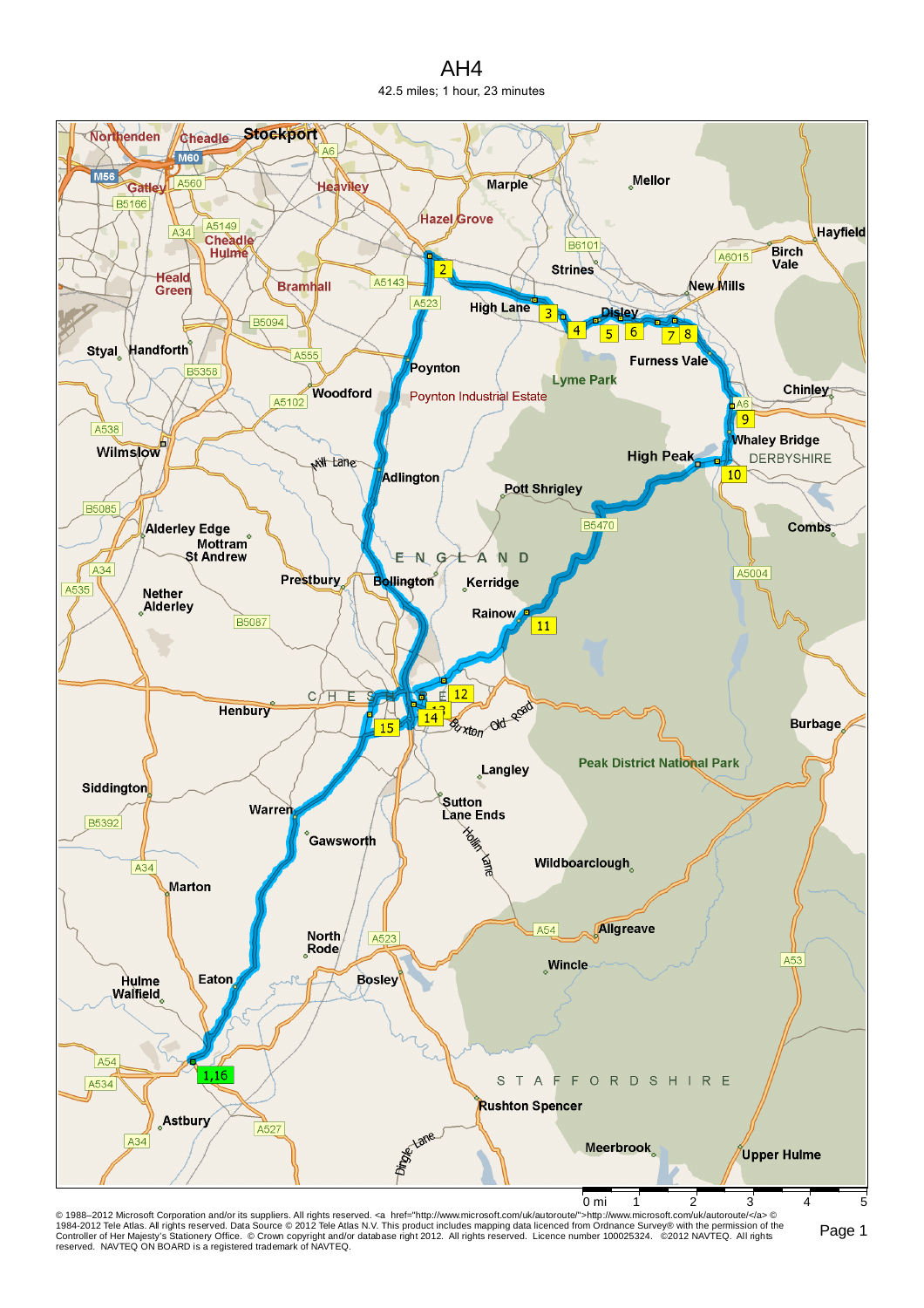

09:00 0.0 mi Depart Congleton on A54 [Rood Hill] (North) for 98 yds



09:00 0.1 mi Turn RIGHT (North-East) onto A34 [Rood Hill] for 0.6 mi towards A34 / (A536) / Macclesfield / Manchester



09:01 0.6 mi Take Local road(s) (RIGHT) onto A34 for 87 yds



09:01 0.7 mi Keep LEFT onto A536 [Macclesfield Road] for 7.1 mi



09:13 7.7 mi At roundabout, take the SECOND exit onto A536 [Park Street] for 0.1 mi



09:13 7.8 mi Turn RIGHT (South-East) onto A536 [Park Green] for 0.1 mi



09:13 8.0 mi Turn LEFT (North) onto A523 [The Silk Road] for 2.9 mi



09:17 10.9 mi At roundabout, take the SECOND exit onto A523 [London Road] for 6.3 mi

9 A627 Torkington Park A<sub>6</sub>  $\odot$  $\bigcirc$  $\overline{2}$  $|A52|$ Lyme Road

09:30 17.1 mi Turn RIGHT (East) onto A6 [Buxton Road] for 54 yds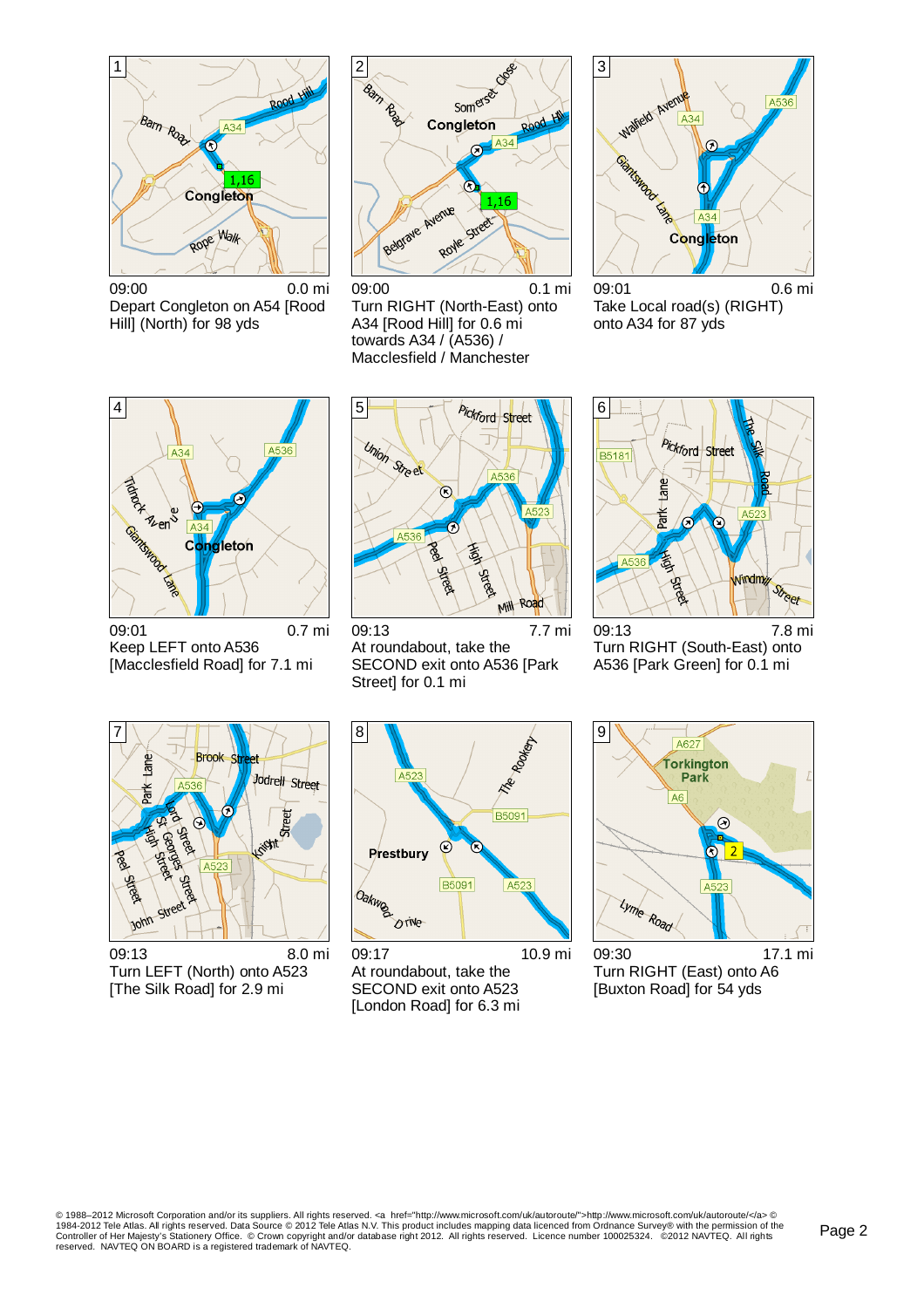

09:30 17.2 mi At A6, Hazel Grove, Stockport SK7 6, stay on A6 [Buxton Road] (East) for 2.1 mi



09:35 19.3 mi At 20 Andrew Lane, High Lane, Stockport SK6 8, stay on A6 [Buxton Road] (East) for 0.6 mi



09:36 19.9 mi At 45 Park Rd, Disley, Stockport SK12 2, stay on A6 [Buxton Road West] (South) for 0.8 mi



09:38 20.7 mi At 1 A6, Disley, Stockport SK12 2, stay on A6 [Buxton Road West] (East) for 0.5 mi



09:39 21.2 mi At 1 Redhouse Lane, Disley, Stockport SK12 2, stay on A6 [Buxton Road] (East) for 0.7 mi



09:41 21.9 mi At Buxton Rd, Stockport SK12 2, stay on A6 [Buxton Road] (East) for 0.3 mi



09:42 22.3 mi At Buxton Rd, Furness Vale, High Peak SK23 7, stay on A6 [Buxton Road] (East) for 1.9 mi



09:47 24.2 mi At roundabout, take the SECOND exit onto A5004 for 0.2 mi



09:47 24.4 mi At Buxton Rd, Whaley Bridge, High Peak SK23 7, stay on A5004 [Buxton Road] (South) for 1.0 mi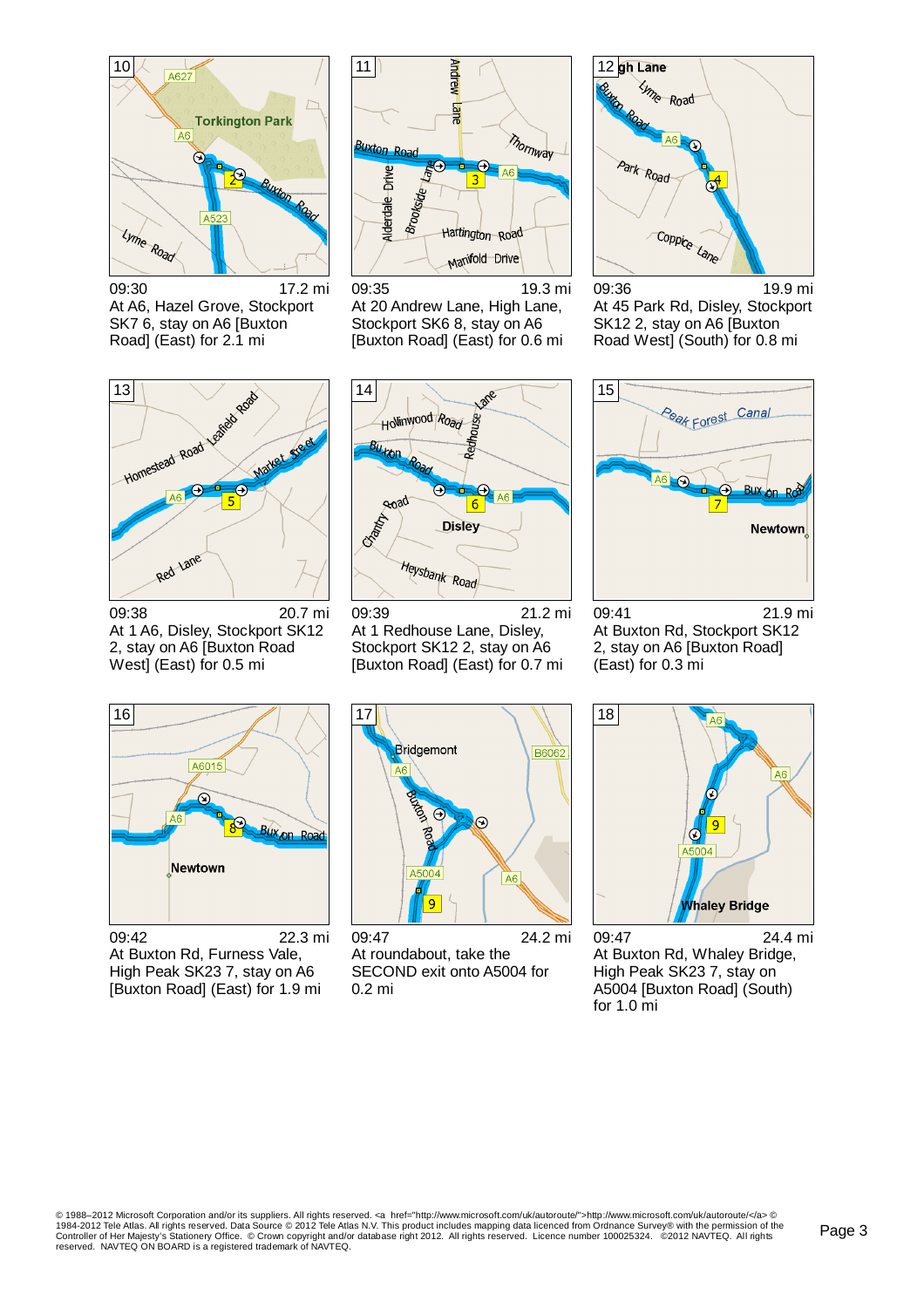

09:50 25.3 mi Turn RIGHT (West) onto B5470 [Lower Macclesfield Road] for 0.1 mi



09:51 25.5 mi Keep STRAIGHT onto B5470 [Macclesfield Road] for 65 yds



09:51 25.5 mi At 54 B5470, Whaley Bridge, High Peak SK23 7, stay on B5470 [Macclesfield Road] (West) for 4.4 mi



09:57 29.9 mi Bear LEFT (South) onto B5470 [Pike Road] for 43 yds



09:57 29.9 mi Bear RIGHT (South) onto B5470 for 0.8 mi



09:58 30.8 mi At B5470, Rainow, Macclesfield SK10 5, stay on B5470 (West) for 164 yds



09:58 30.9 mi Bear LEFT (South) onto B5470 [Church Lane] for 0.1 mi



09:59 31.0 mi Bear LEFT (South) onto B5470 [Pedley Hill] for 0.3 mi



09:59 31.2 mi Bear LEFT (South-West) onto B5470 [Hawkins Lane] for 0.3 mi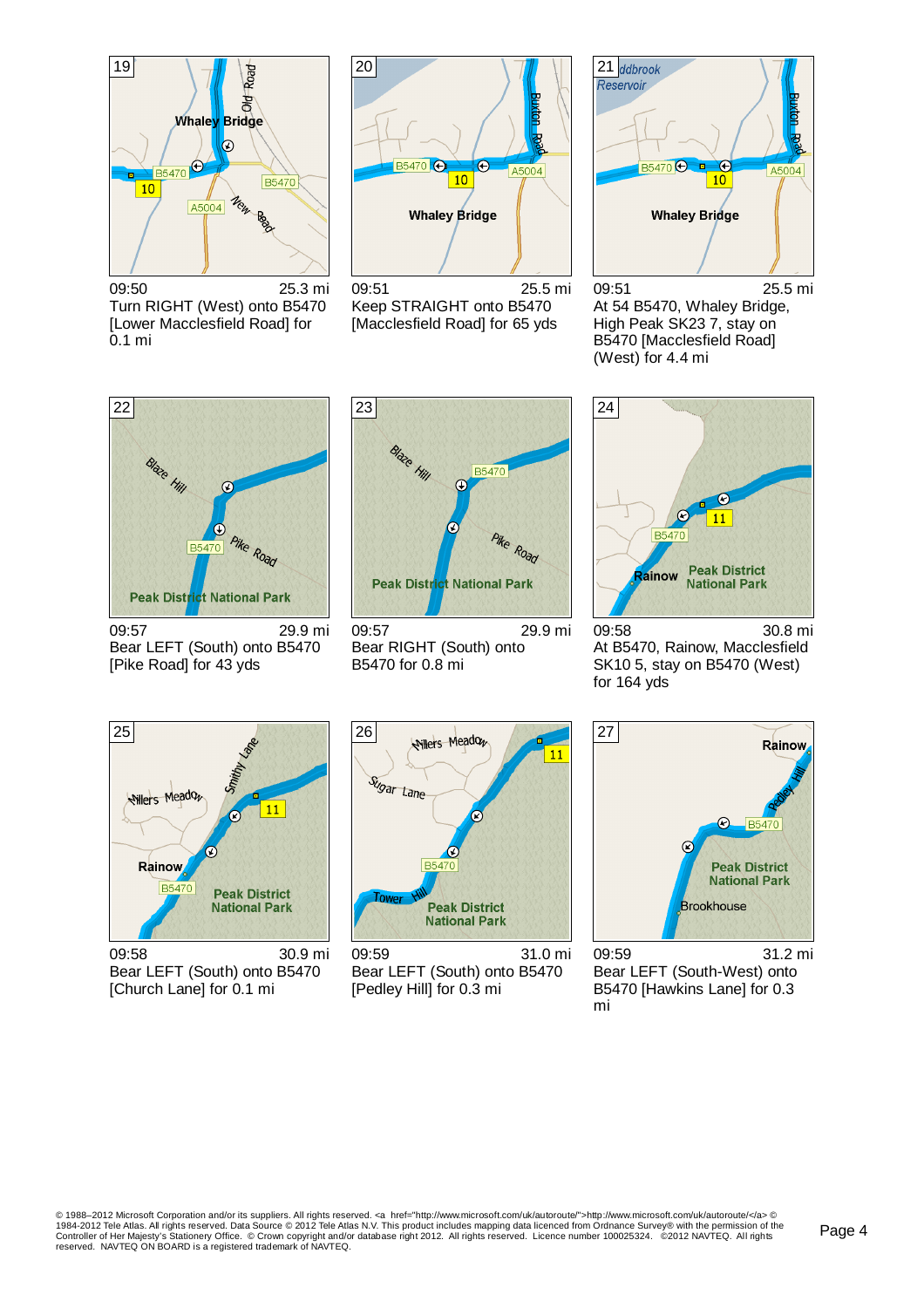

10:00 31.6 mi Bear RIGHT (South-West) onto B5470 for 0.5 mi



Keep STRAIGHT onto B5470 [Rainow Road] for 0.7 mi



10:03 32.8 mi Keep STRAIGHT onto B5470 [Hurdsfield Road] for 131 yds



10:03 32.9 mi At 281 Hurdsfield Rd, Macclesfield SK10 2, stay on B5470 [Hurdsfield Road] (West) for 0.5 mi



10:05 33.4 mi Turn LEFT (South-East) onto Fence Avenue for 0.2 mi



10:06 33.6 mi At 55 Fence Ave, Macclesfield SK10 1, stay on Fence Avenue (South) for 0.2 mi



10:06 33.7 mi Turn RIGHT (West) onto A537 [Buxton Road] for 0.1 mi



10:07 33.9 mi At 45 Buxton Rd, Macclesfield SK10 1, stay on A537 [Buxton Road] (West) for 153 yds



10:07 34.0 mi Turn RIGHT (North) onto A523 [The Silk Road] for 0.2 mi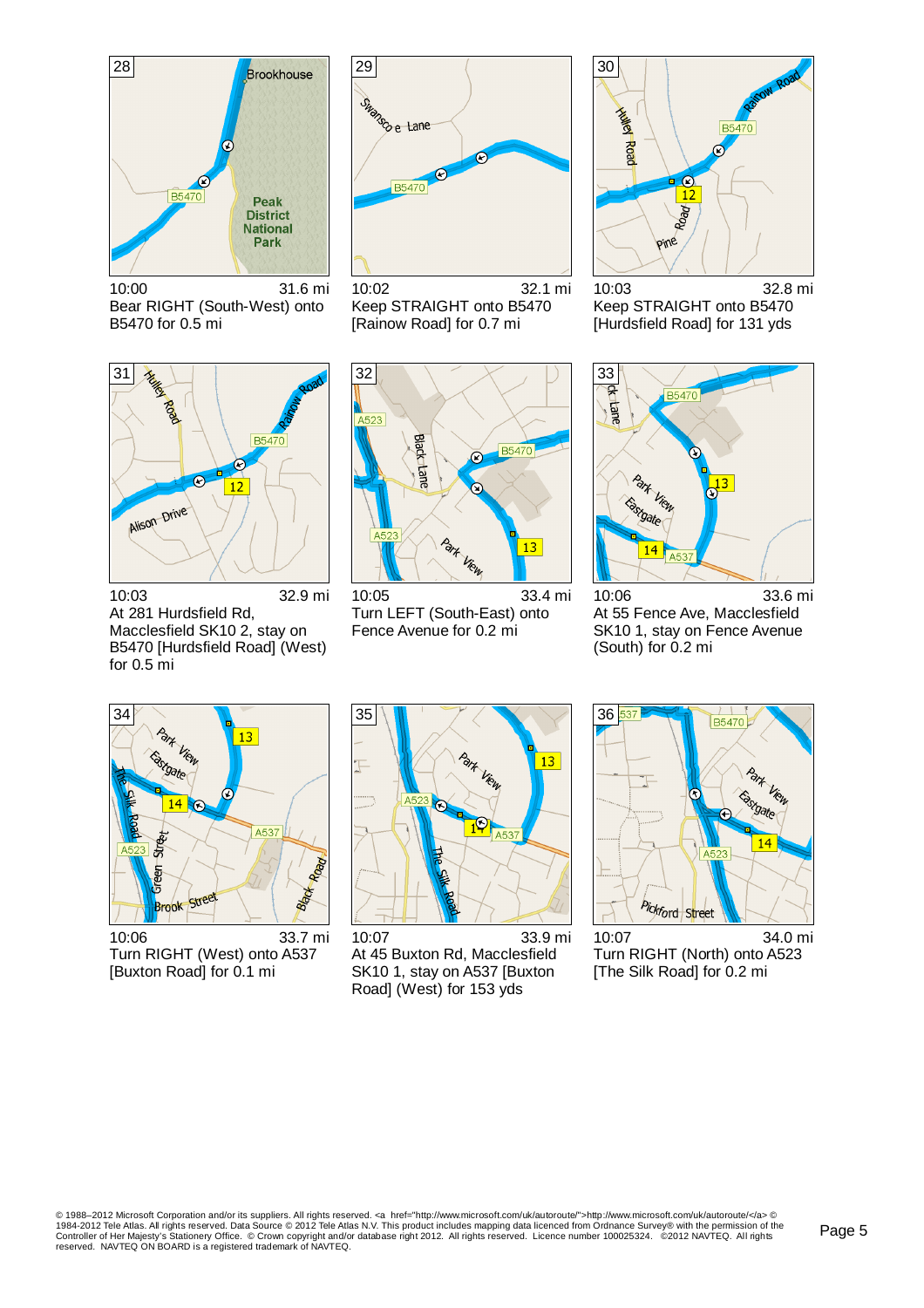

10:08 34.2 mi At roundabout, take the FIRST exit onto A537 [Hibel Road] for 0.3 mi



10:08 34.4 mi At roundabout, take the SECOND exit onto A537 [Cumberland Street] for 0.5 mi



10:10 34.9 mi At roundabout, take the SECOND exit onto B5088 [Oxford Road] for 0.2 mi



10:10 35.1 mi At 104 Oxford Rd, Macclesfield SK11 8, stay on B5088 [Oxford Road] (South-West) for 0.4 mi



10:11 35.5 mi Bear RIGHT (South) onto A536 [Congleton Road] for 6.4 mi



10:21 41.9 mi Road name changes to A34 [Macclesfield Road] for 0.6 mi



10:23 42.4 mi Turn LEFT (South) onto A54 [Rood Hill] for 98 yds towards A34 / (M6) / (A534) / (A54) / Holmes Chapel / Nantwich / Newcastle



Arrive Congleton

| <b>Route summary</b>                     |                    |  |  |
|------------------------------------------|--------------------|--|--|
| Total journey cost                       | £7.61              |  |  |
| Driving distance                         | l 42.5 miles       |  |  |
| Trip duration                            | 1 hour, 23 minutes |  |  |
| Driving time                             | 1 hour, 23 minutes |  |  |
| Crow's flight distance between all stops | 37.0 miles         |  |  |

© 1988–2012 Microsoft Corporation and/or its suppliers. All rights reserved. ⊲a href="http://www.microsoft.com/uk/autoroute">http://www.microsoft.com/uk/autoroute/⊲a> ©<br>1984-2012 Tele Atlas. All rights reserved. Data Sour reserved. NAVTEQ ON BOARD is a registered trademark of NAVTEQ.